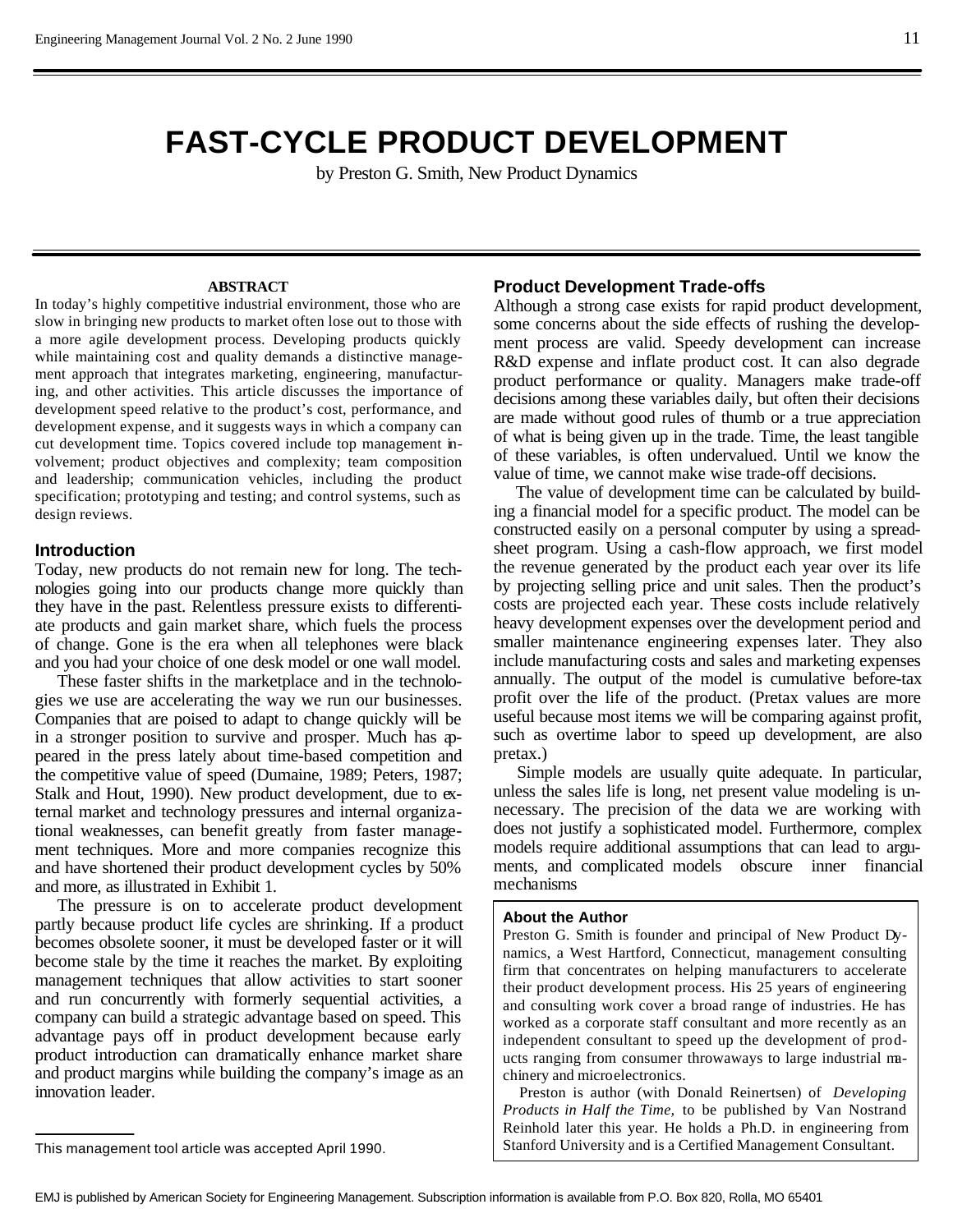

**Exhibit 1.** Manufacturers in many industries are cutting their development cycles by roughly 50%*.*

and increase the likelihood of rejection by non-financial people.

Once this baseline model is ready, the next step is to develop other models as variations from the baseline. Each variation models a change in one development objective. Usually, four variations are appropriate: development delay, product cost, product performance, and development expense. Product cost and development expense are simplest to model; a percentage increase in baseline values is adequate. Performance shortcomings in a product are usually reflected financially in either unit sales or price. For example, if we are designing electrical wiring devices, the performance of a device is related to its ability to fit into a wide variety of installations, so a higher-performing device will enjoy larger unit sales. By

"Simple models are usually quite adequate. In particular, unless the sales life is long, net present value modeling is unnecessary. The precision of the data we are working with does not justify a sophisticated model."

contrast, computer printers are often categorized by printing speed, and if a printer fails to reach its speed target, it will have to be discounted to sell against cheaper, slower printers.

Similarly, development delays can be modeled in different ways, depending on the circumstances. The simplest situation is that only the early sales, those due to the delay, are lost (although they are usually the sales with the highest margins). More often, delay means that customers will switch to other products, so market share is lost as well.

Results from each variation are compared with the baseline results to calculate trade-off rules. For example, one such rule is the cumulative profit lost due to a 1-month delay; another is the profit impact of a 1% increase in product cost.

Such analysis provides two types of useful information: guidance as to which product development objectives (cost, time, performance, expense) warrant the greatest emphasis, and trade-off rules between these objectives. The rules help managers to make well-founded decisions on issues that arise daily in bringing a new product to market. A byproduct of having this firm foundation is that the trade-off decision itself can be made and supported faster.

Exhibit 2 provides a set of representative trade-off rules. The values in an actual case may vary greatly from this example depending on sales volume, opportunity costs, development risk, and the state of the underlying technology. Consequently, a financial model must be built specifically for each business, but the diagram indicates the kinds of useful information the model provides.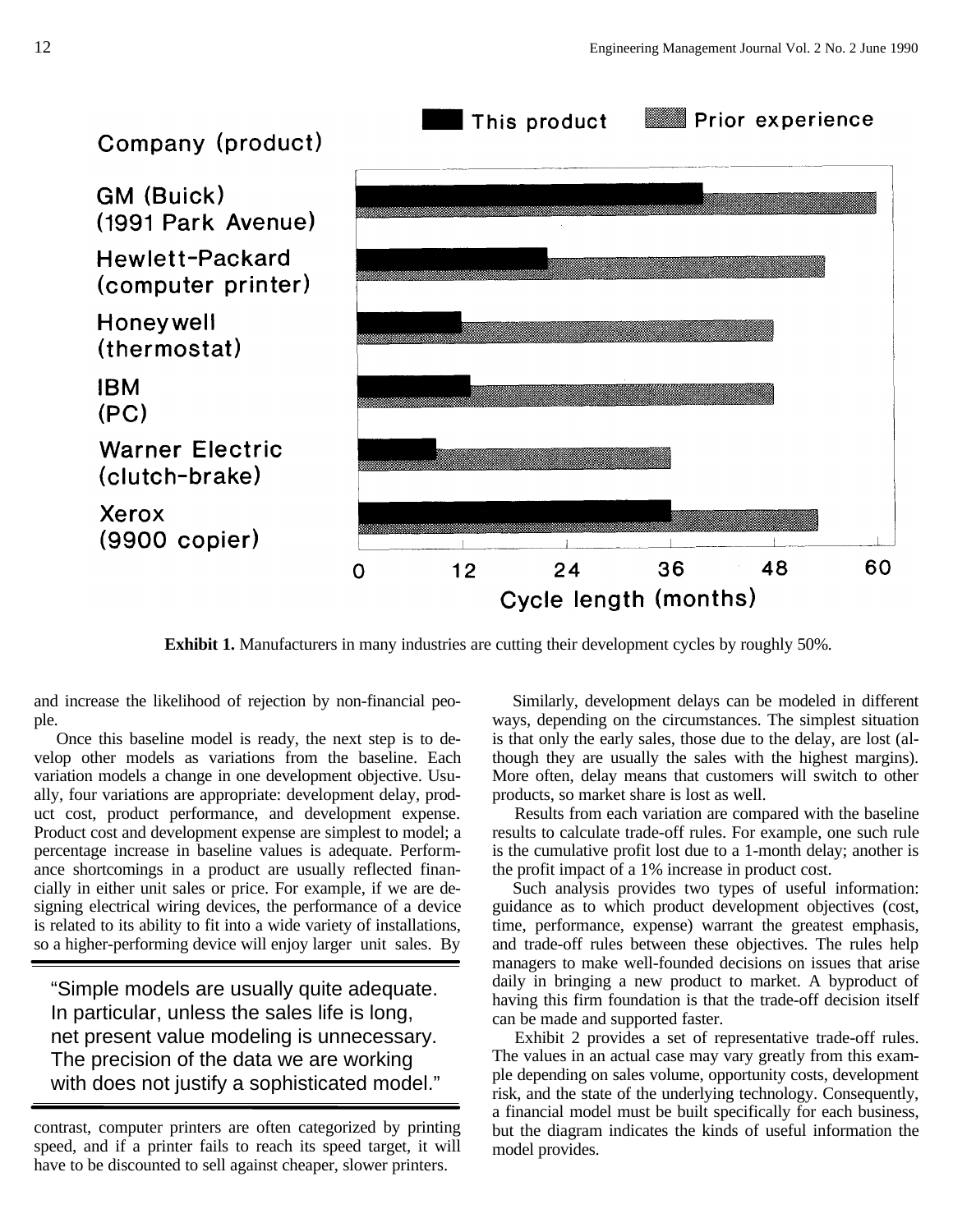Exhibit 2 presents six trade-off rules among the four development objectives. To illustrate how trade-off rules are used, consider the value shown on the left edge of Exhibit 2, \$100,000 of development expense per month of delay. This value indicates that it would be advantageous to cut 1 month from the development cycle by spending up to \$100,000 extra on developing the product, for example, on items such as:

Travel to customers, suppliers, or trade shows to get or confirm product ideas

Extra laboratory or CAD/CAM/CAE equipment

Laboratory supplies

More models or prototypes

Additional testing

Contract services

Incentives

Speculative or temporary tooling.

## **Factors Affecting Development Speed**

The time required to bring a given product to market depends on countless factors, some relating to the product itself, some having to do with the effectiveness and commitment of the development team, and some depending on the management system and the degree of support and urgency initiated by top management. Exhibit 3 outlines these factors broadly, and the following discussion covers particular topics in more detail.

**Top Management Involvement.** Company image, goals, atmosphere, and tolerance for failure all start with top management. While a new product projects the company's image into



**©** 1989 New Product Dynamics

**Exhibit 2**. Because each circle represents a value equivalent to a \$1-million loss in pretax product profit, the trade-off rules are apparent (representative values). *Quality* and *performance* are effectively synonymous here because, in contemporary usage, quality is conformance to customer expectations, which is essentially how product performance is interpreted in this diagram.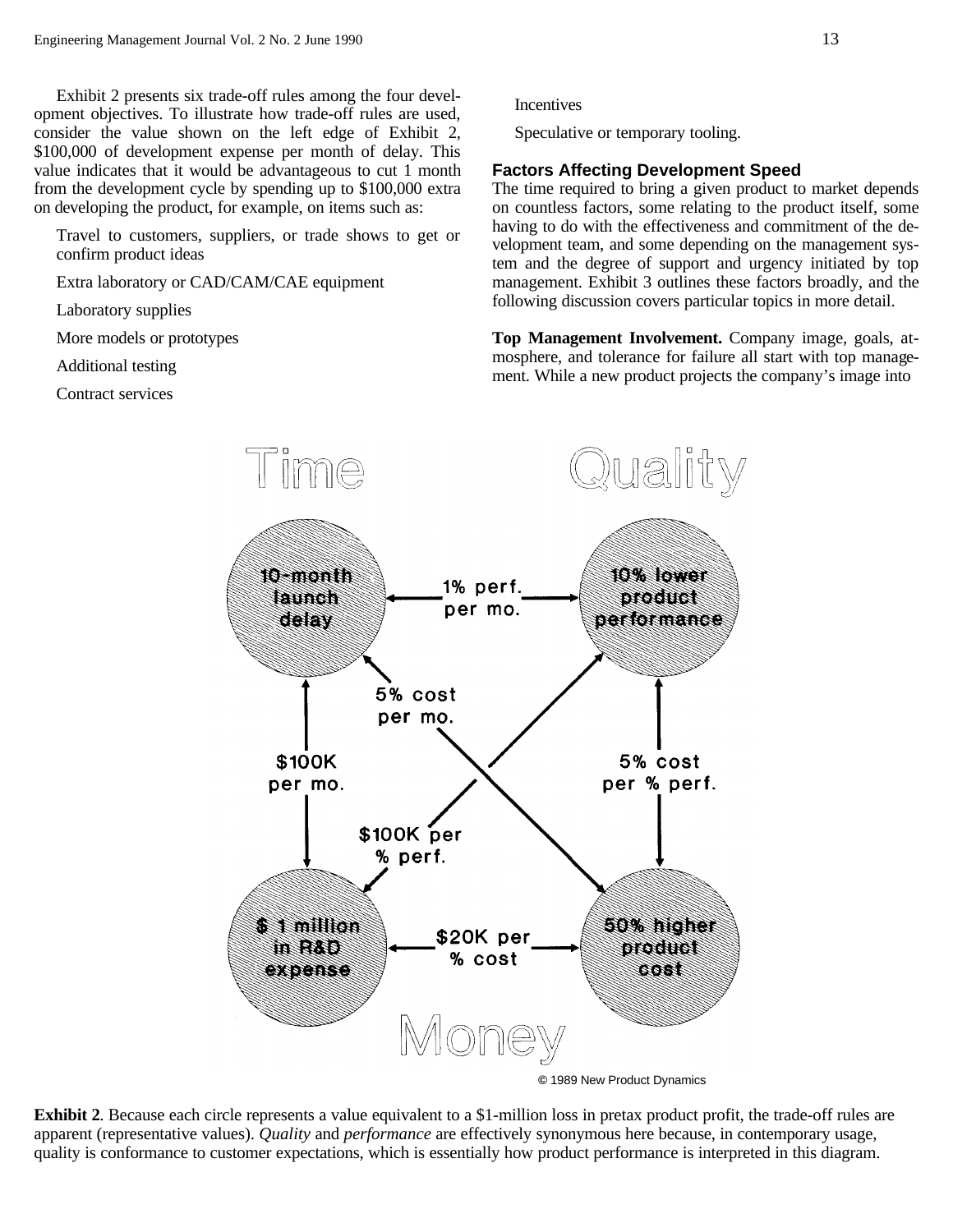## **The Elements of Rapid Product Development\***

- Sensitivity to Time's Value
	- Calculate and use the value of time to make daily tradeoff decisions
	- Be sure that everyone, from the CEO to the shipping clerk, knows just why time-to-market is crucial and what one month of delay costs
	- Particularly watch for those large periods of time that slip away, as in the fuzzy front end of a project (before a team is formed)
- A Product Structured for Rapid Development
	- Strive to introduce a rapid sequence of incrementally better products rather than the "ultimate product"
	- Write product specifications jointly to expose the key design tradeoffs early
	- Design the product's architecture for clean interfaces and independent modules rather than a global optimum laced with interactions
- A Team Designed for Rapid Decision Making
	- Select a team leader who can make business *and* design decisions, and have him/her report directly to general management
	- Recruit a small, dedicated (full-time), multi-functional team of volunteers
	- Co-locate the team to enhance communication and commitment
- $\blacksquare$  Techniques to Compress Time
	- Religiously prune your project list so that new products don't sit in queue waiting for resources
	- Develop the process concurrently with the product by getting full-time manufacturing involvement from day one
	- Seek opportunities to overlap activities by using partial information rather than waiting for a task to be completed before starting its successor
- Streamlined Management Techniques
	- Expect the team to make all design decisions, reserving for management only change of scope, resource allocation, and project termination issues
	- Stress very frequent, informal peer reviews to monitor and control progress
	- Manage both technical risk and market risk concurrently and actively, and continually remember that delay automatically raises market risk
- A Well-Supported Transition to the New Mode
	- Start with a relatively small pilot project and provide It with everything needed to ensure the crucial initial success
	- Encourage and support positive changes in behavior, even if they are somewhat uncomfortable
	- Resist the temptation to rush every project, and develop a system to identify the projects that must be rushed and to treat them differently

\* This list, which Is essentially an outline of *Developing Products in Half the Time* (Smith and Reinertsen), mentions some topics beyond those covered in the present article.

**Exhibit 3.** The elements of rapid product development.

the future, the CEO is the one who normally holds the vision of what the company is to become. The CEO, therefore, has a central role in aligning the vision of the product with the company's desired image. If this alignment does not occur at the outset of a development project, much time is likely to be wasted later in "review," justification, and rework, and the project is more likely to get sidetracked.

Getting senior management involved at the conceptual stage is often difficult because senior managers are busy, and they may feel uncomfortable discussing technology and communicating an intangible vision to lower-level product creators.

Often, the designers are obliged to create the product and pass it up to management for after-the-fact ratification, which essentially amounts to roulette.

Later on, the situation reverses itself. Top management can get overly involved, especially when project problems occur; this expands the decision-making loop and slows the project. It can also affect team morale by undermining the authority and commitment that should reside in the project team. The team's willingness to accept responsibility for the project hinges on the subtle difference between top management directing the project versus supporting and coaching it.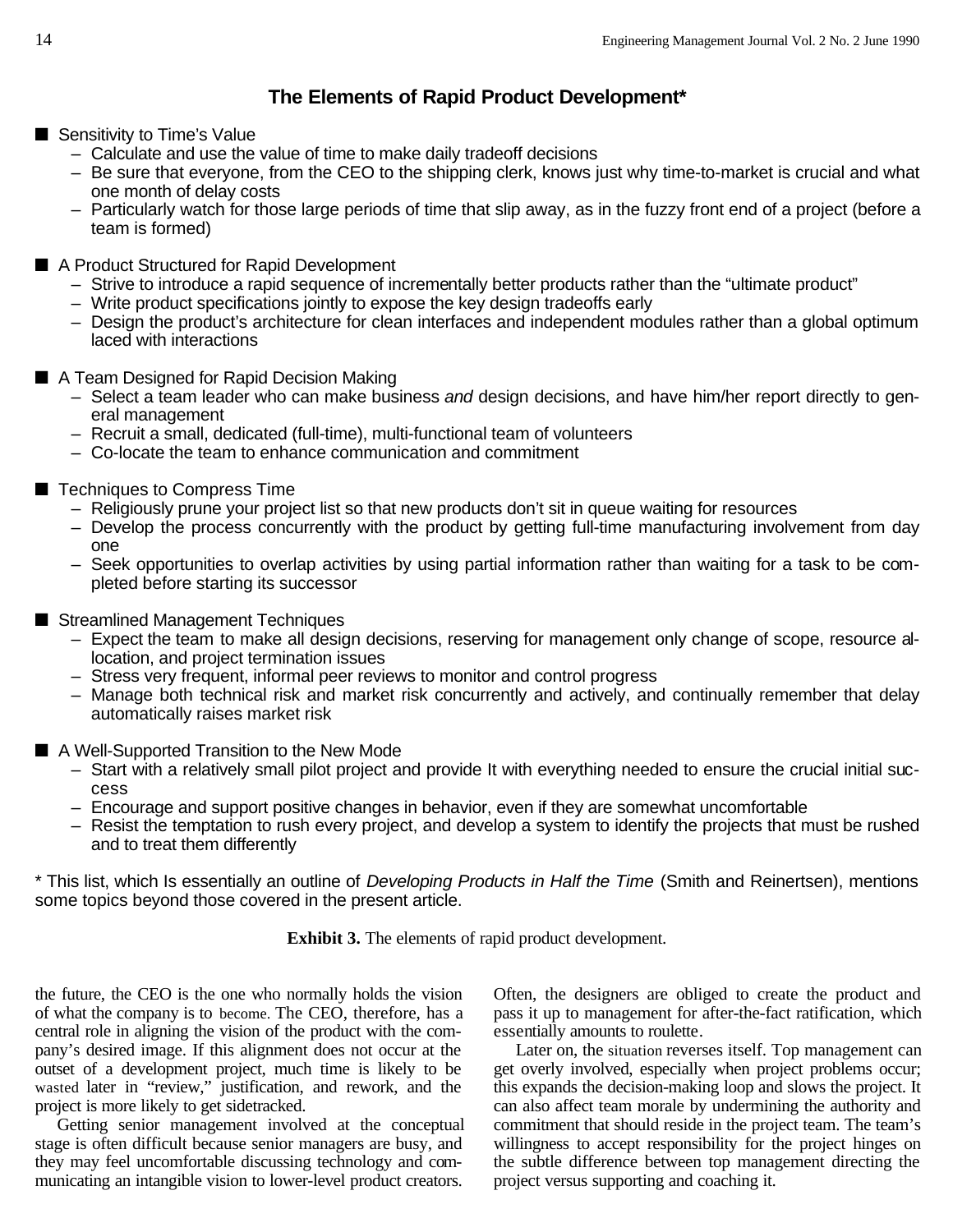**A Strong Team**. Product development is complicated by its dependence on many different types of expertise, which in most organizations reside in different departments, both inside and outside of engineering. We often try to skirt this issue by convening a team or using matrix management. In reality, socalled teams and matrix organizations span a broad range depending on the authority of the team leader. For the group to move quickly, the team leader's authority over the project must exceed the authority of the functional heads (Hayes et al., 1988; Larson and Gobeli, 1988). Otherwise, the structure is really design-by-committee, which is simply too slow.

In working with numerous companies to implement rapid development programs, we have found that a competent, strong team leader is *the most important element* in getting a new product to market quickly. Technical competence is needed because the leader's ability to make wise decisions on the product must be respected in order to build support for the position. Strong, creative leadership is required because fast innovation occurs through a series of clever workarounds and not by checking off completed steps in a guidebook.

Clearly, good team leaders are a scarce and vital resource, and this is why upper management so often becomes the *de facto* team leader. A strong leader can overcome the difficult obstacles that arise in any development project, while a weak leader will stumble over small hurdles. A political controversy continues as to whether the team leader should come from engineering, manufacturing, marketing, or some other function. These debates obscure the fact that good team leaders are so crucial to success that they should be taken from wherever they can be obtained.

Because this role is so vital, the leader should be assigned to it full time with no other responsibilities. Similarly, core members of the team should be assigned to the project full time to strengthen commitment and accountability. Depending on the nature of the product and the company, core members of the team can include engineering design, testing, industrial design, marketing, quality, purchasing, and manufacturing.

**Continual Communication**. A major management challenge in accelerated product development is to revamp communication mechanisms to facilitate fast decision making. The development of a new product requires a huge amount of detailed communication among team members. To facilitate this, keep the team as small as possible (through the use of full-time members) and physically locate team members within talking distance. Strive for informal face-to-face conversation. Fastpaced new products communication involves a great deal of partial information as activities are overlapped to cut time (Smith and Reinertsen, 1990; Takeuchi and Nonaka, 1986), and the only way to transmit partial information quickly and reliably is through direct conversation.

The standard communication media such as plans, specifications, reports, and reviews have questionable value because they require time to prepare. They also enlarge and slow the decision-making process and tend to be out of date immediately if the team is moving quickly.

**Limited Product Objectives**. If new features are added to a product, we tend to believe that project complexity will rise in proportion. Project complexity, however, actually rises much faster than a proportional relationship would suggest (Hagel, 1988). In fact, just adding one new feature to a product more than doubles the potential for complexity (Smith and Reinertsen, 1990). Development complexity often manifests itself in development time because, as mentioned earlier, this is the least tangible development variable.

Getting trapped by product complexity is easy because it seems so beneficial. Individually, product advances may be worthwhile, but their combined effect on development effort is multiplicative, not additive. Engineers love new product features and improved performance because they represent a technical challenge, and the greater the challenge, the better. Marketing people desire product advances of any type because they translate into advertising claims. Often specifying a feature is easier than doing the market research necessary to determine its value. Those outside of engineering and marketing often do not appreciate the amount of risk that is buried in an ambitious product specification.

Product complexity must be managed carefully to develop products rapidly. An advantageous strategy is to limit or freeze the advances in one product and defer other advances

".. . Just adding one new feature to a product more than doubles the potential for complexity."

to the next generation product, which follows the first product quickly. Fast-paced incremental innovation has been used very successfully by some Japanese companies (Stalk and Hout, 1990).

**Joint Product Specifications**. Product features, performance, cost, and development schedule are specified in a document often known as the product specification. This key document should indicate the areas of product risk and flexibility and establish a basis of communication, negotiation, and understanding among the various functions involved in the product's development, manufacture, and sale.

It is impossible for one party to write a good specification because effective product definition requires the involvement of many different disciplines. And involvement is more than just input or review. Specifications created Ping-Pong style yield weak products developed by uncommitted people. A new product concept is loaded with trade-offs that may not be apparent in the specification document. These need to be considered from different viewpoints to obtain a cost-effective blend.

Because product development is a process of trade-offs, writing the specification jointly is good initial training for those who will be negotiating countless trade-offs on the same product over the months to come. Those who write the specific ation in effect "sign up" for the project. You are wasting a valuable opportunity, both for a good product and for fast team execution, if you let any one function write the specification, even if others review and approve it.

**Model Building**. Innovation is a cut-and-try business. Those who get products out quickly do it by building and testing